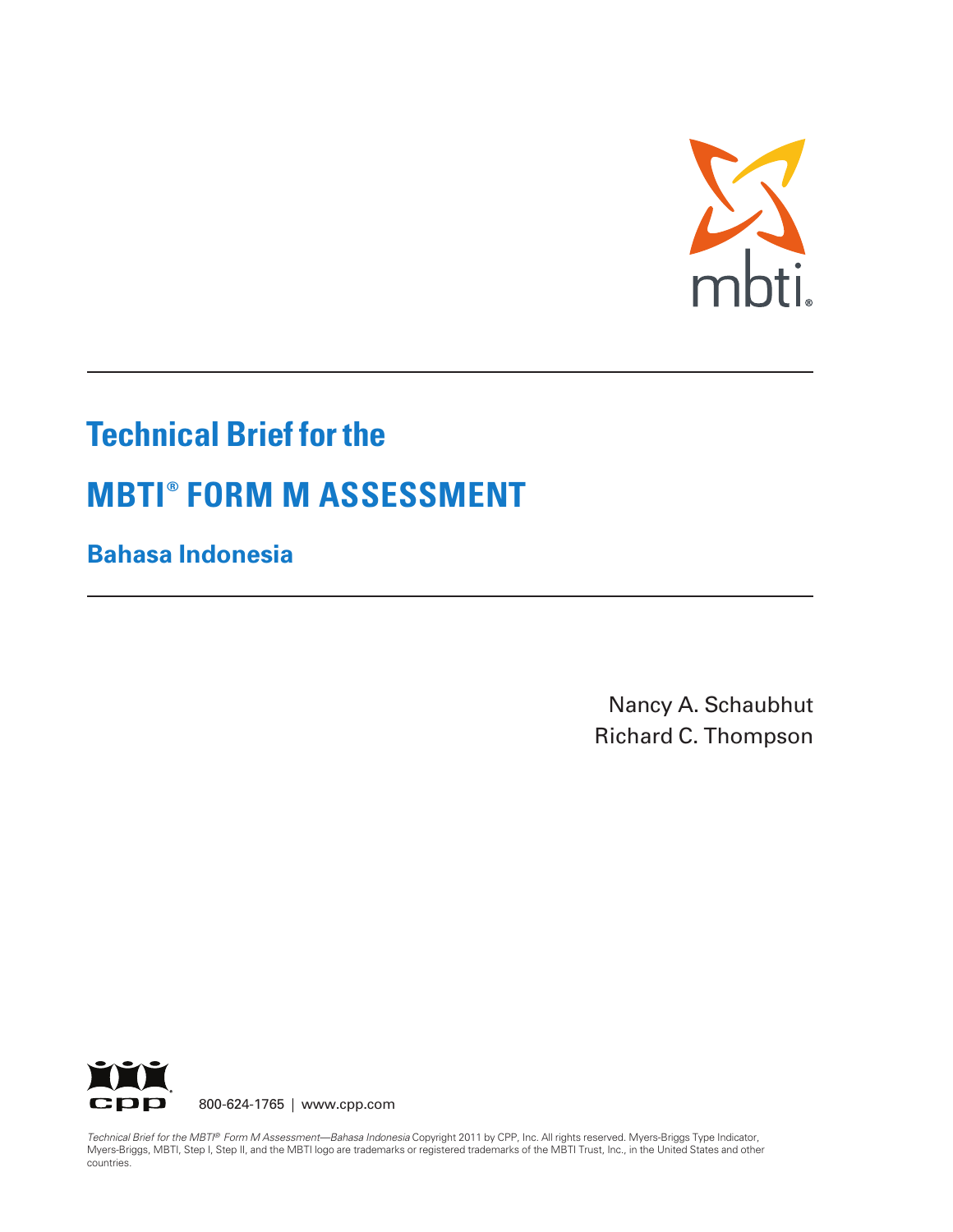## **INTRODUCTION**

The *Myers-Briggs Type Indicator®* (MBTI®) instrument is one of the most commonly used personality assessments in the world. Because administration of the instrument outside the United States is growing rapidly, new translations are continually being developed for use in specific regions. This document summarizes the initial measurement properties of a translation of the MBTI Form M assessment developed for use in Indonesia. To that end, it examines the reliability of the Bahasa Indonesia translation of the MBTI Form M assessment, reports on type distribution in a Bahasa Indonesia sample, and provides comparisons with the U.S. National Representative Sample to examine similarities and differences between the groups.

## **THE MBTI ® ASSESSMENT**

The MBTI assessment uses a typology composed of four pairs of opposite preferences, called *dichotomies:*

- Extraversion (E) or Introversion (I)—where you focus your attention and get energy
- Sensing (S) or Intuition (N)—how you take in information
- Thinking (T) or Feeling (F)—how you make decisions
- Judging (J) or Perceiving (P)—how you deal with the outer world

The MBTI assessment combines an individual's four preferences—one preference from each dichotomy, denoted by its letter—to yield one of the 16 possible personality types (e.g., ESTJ, INFP, etc.). Each type is equally valuable, and an individual inherently belongs to one of the 16 types. This model differentiates the MBTI assessment from most other personality instruments, which typically assess personality traits. Trait-based instruments measure how much of a certain characteristic people possess. Unlike the MBTI assessment, those instruments usually consider one "end" of a trait to be more positive and the other to be more negative.

## **BAHASA INDONESIA SAMPLE**

Following the translation of the MBTI assessment into Bahasa Indonesia, a sample of participants was obtained for this study. The participants in this sample completed the MBTI®—Global Research version of the assessment, which contains all the items in the U.S. version of Form M and Form Q as well as all the items in the pan-European Step I and Step II assessments. It is important to note that this Indonesian sample is not a representative sample; rather, it is a sample of convenience. Therefore, no inferences may be drawn about the preferences or type distribution of the Indonesian population. The data reported in this document should be used for psychometric information purposes only.

### **Sample Description**

This sample is composed of 93 individuals who each completed the MBTI®—Global Research version of the assessment in Bahasa Indonesia (a number of cases were removed due to omitted items or duplication). This version of the assessment includes 230 MBTI items and contains the current commercial versions of the MBTI assessment (the Form M, Form Q, and European Step I and Step II assessments). The sample included 59% women and 41% men. Respondents' ages ranged from 19 to 57 years (mean = 32.9, *SD* = 8.2); 88% were employed fulltime or part-time, 10% were students, and 2% did not provide their current employment status. Of those who were employed and reported their general line of work, 24% were working in education, training, and library occupations; 14% in business and financial operations; 14% in office and administrative support; 11% in production occupations; and the remainder in various fields. Of those who were employed and reported organizational level, 26% were nonsupervisory, 23% supervisory, 15% management, 11% entry level, 10% executive, and 2% top executive.

As shown in Table 1, the most frequently occurring types for this sample are ISTJ (22.6%) and ESTJ (17.2%). The least common types are ISFJ, ESFJ, and ENFJ (1.1% each).

Table 2 shows the number and percentage of respondents for each preference. Also included for reference are the number and percentage of respondents for each preference in the U.S. National Representative Sample (Myers, McCaulley, Quenk, & Hammer, 1998).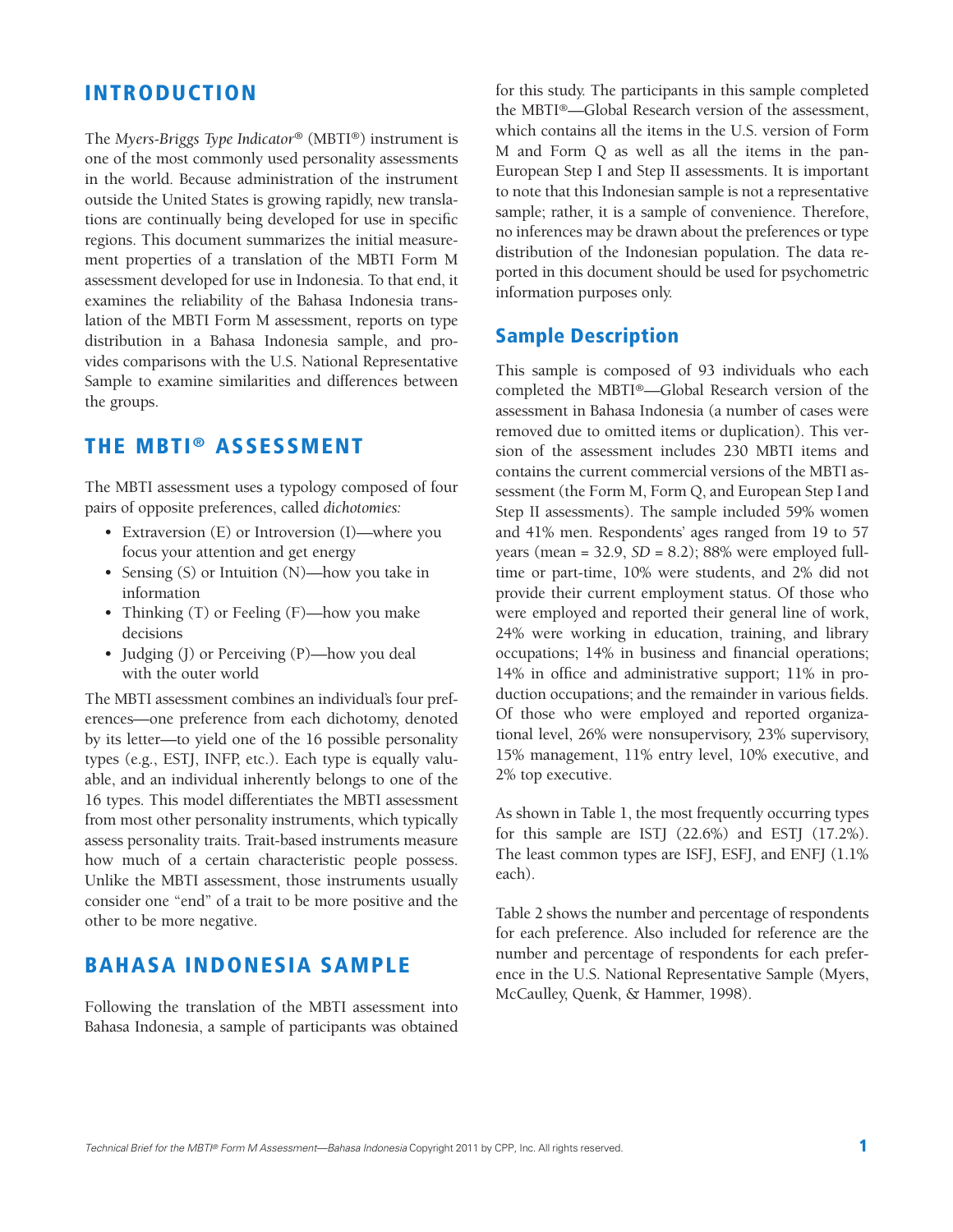

*Note: N* = 93.

## **RELIABILITY OF THE FORM M PREFERENCES**

The internal consistency reliabilities (Cronbach's alphas) for the Bahasa Indonesia sample and the U.S. National Representative Sample are reported in Table 3. The reliabilities of the four dichotomies are good for the Indonesian sample, and are generally in line with those reported in the *MBTI® Manual* (Myers et al., 1998). However, the alpha is somewhat lower for the Thinking– Feeling (T–F) dichotomy compared to the U.S. National Representative Sample.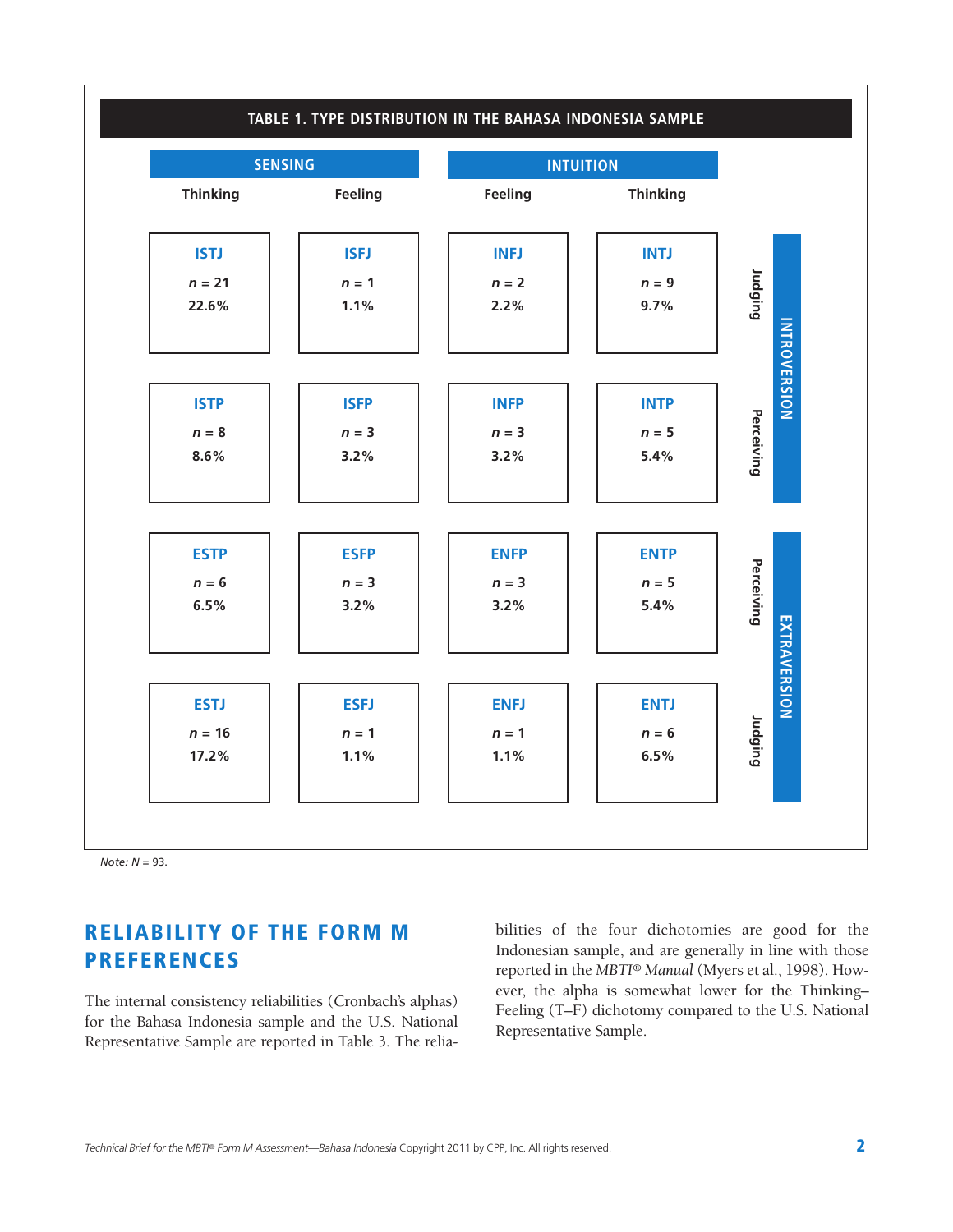#### **TABLE 2. MBTI® PREFERENCE DISTRIBUTIONS FOR THE BAHASA INDONESIA SAMPLE AND THE U.S. NATIONAL REPRESENTATIVE SAMPLE**

|                   |    | Bahasa Indonesia Sample<br>$(N = 93)$ | U.S. National Representative Sample<br>$(N = 3,009)$ |               |  |
|-------------------|----|---------------------------------------|------------------------------------------------------|---------------|--|
| <b>Preference</b> | n  | $\%$                                  | $\sqrt{n}$                                           | $\frac{0}{0}$ |  |
| Extraversion (E)  | 41 | 44.1                                  | 1,483                                                | 49.3          |  |
| Introversion (I)  | 52 | 55.9                                  | 1,526                                                | 50.7          |  |
| Sensing (S)       | 59 | 63.4                                  | 2,206                                                | 73.3          |  |
| Intuition (N)     | 34 | 36.6                                  | 803                                                  | 26.7          |  |
| Thinking (T)      | 76 | 81.7                                  | 1,210                                                | 40.2          |  |
| Feeling (F)       | 17 | 18.3                                  | 1,799                                                | 59.8          |  |
| Judging (J)       | 57 | 61.3                                  | 1,629                                                | 54.1          |  |
| Perceiving (P)    | 36 | 38.7                                  | 1,380                                                | 45.9          |  |

*Note:* Source for the U.S. National Representative Sample is Myers, McCaulley, Quenk, and Hammer (1998).

#### **TABLE 3. MBTI® DICHOTOMY INTERNAL CONSISTENCY RELIABILITIES FOR THE BAHASA INDONESIA SAMPLE AND THE U.S. NATIONAL REPRESENTATIVE SAMPLE**

|           | <b>Bahasa Indonesia Sample</b> | <b>U.S. National Representative Sample</b> |
|-----------|--------------------------------|--------------------------------------------|
| Dichotomy | Cronbach's Alpha               | Cronbach's Alpha                           |
| $E-1$     | .88                            | .91                                        |
| $S-N$     | .88                            | .92                                        |
| $T-F$     | .83                            | .91                                        |
| $J-P$     | .90                            | .92                                        |

*Note:* Source for the U.S. National Representative Sample is Myers, McCaulley, Quenk, and Hammer (1998).

## **PREDICTION RATIOS**

Prediction ratios measure the likelihood that a person choosing a certain response will in fact have that preference (Myers et al., 1998). Prediction ratios for the Bahasa Indonesia sample are reported in Table 4. While some ratios are lower than desirable, they are generally in line with prediction ratios for other international samples (Schaubhut & Thompson, 2010a; Schaubhut & Thompson, 2010b).

## **FACTOR ANALYSIS**

Several studies have conducted confirmatory factor analyses of the MBTI assessment to assess the validity of the factors of the MBTI assessment. They have indicated that a four-factor model, such as the one theorized and developed by Myers, is the most appropriate and offers the best fit (Harvey, Murry, & Stamoulis, 1995; Johnson & Saunders, 1990). A principal components exploratory factor analysis with varimax rotation was conducted using the item responses from the Bahasa Indonesia sample.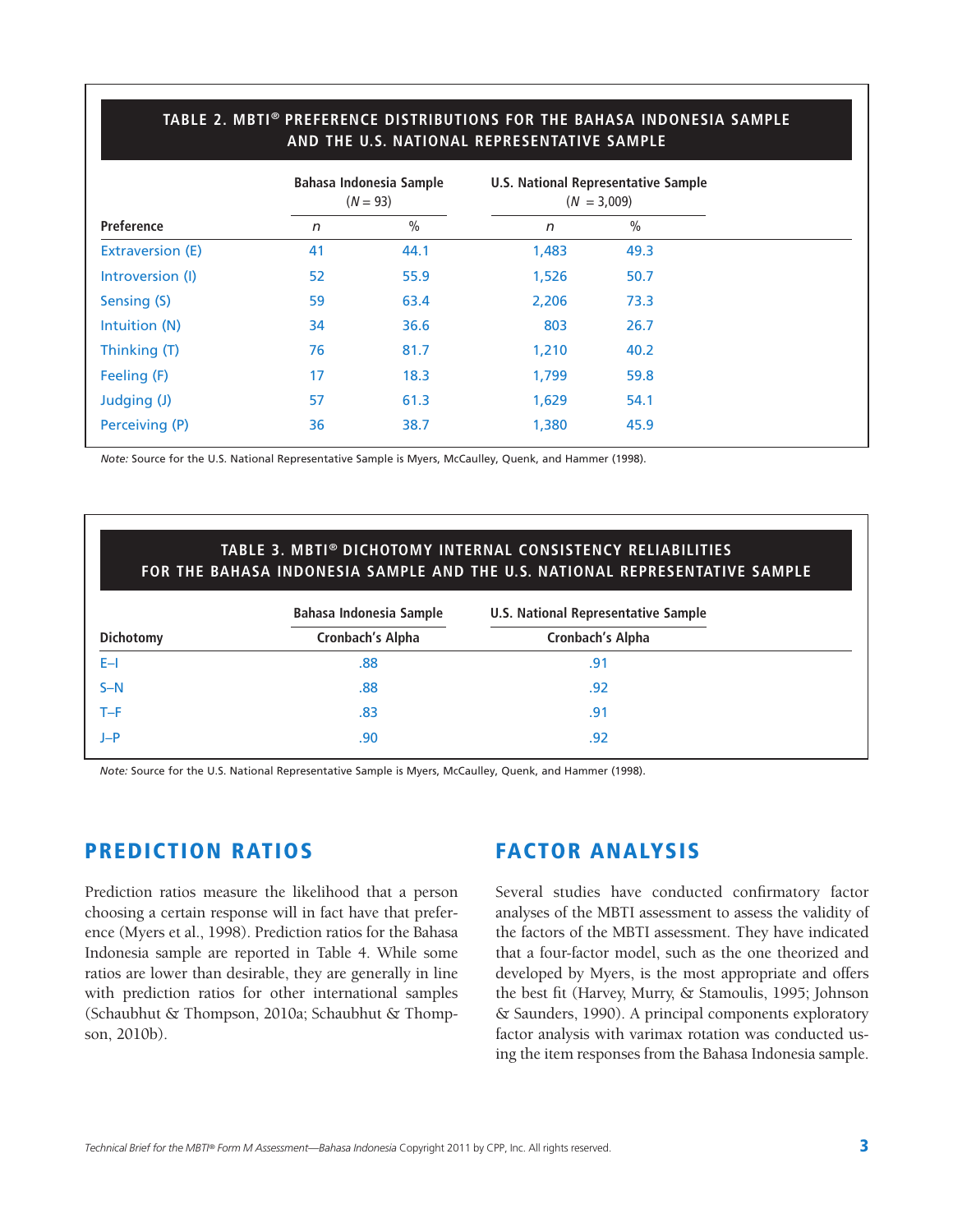#### **TABLE 4. PREDICTION RATIOS FOR THE BAHASA INDONESIA SAMPLE ESTJ INFP Item Code Prediction Ratio Prediction Ratio ESTJ INFP Item Code Prediction Ratio Prediction Ratio** EI1 .74 1.00 EI2 .66 .75 EI3 .69 .69 EI4 .80 .80 EI5 .76 .71 EI6 .70 .75 EI7 .79 .68 EI8 .81 EI9 .52 .57 EI10 .72 .87 EI11 .67 EI12 .66 .75 EI13 .57 .85 EI14 .62 .86 EI15 .74 .79 EI16 .90 .90 .79 EI17 .72 .96 EI18 .64 .76 EI19 .92 .64 EI20 .84 .61 EI21 .51 .87 SN1 .55 .63  $SN2$  .85 .64 SN3 .69 .69 SN4 .72 .58 SN5 .71 .57 SN6 .67 .57 SN7 .67 .67 SN8 .73 .65 SN9 .85 .72 SN10 .92 .74 SN11 .54 .60 SN12 .59 .66 SN13 .86 .59 SN14 .83 .57 SN15 .87 .61 SN16 .75 .63 SN17 1.00 .66 SN18 .66 .84 SN19 .61 .60 SN20 .82 .66 SN21 .66 .71 SN22 .71 .62 SN23 .71 .55 SN24 .83 .68 SN25 .65 .65 SN26 .74 .57 TF1 .83 .67 TF2 .55 .61 TF3 .70 .68 TF4 .77 .78 TF5 .81 .81 .76 TF6 .88 TF7 .55 .64 TF8 .68 .67 TF9 .376 .90 TF10 .05 **TF11** .56 .60 TF12 .93 .85 TF13 .56 .56 TF14 .76 .66 **TF15 .76 .88** TF16 .70 .61 TF17 .69 .69 **TF18** .65 .65 TF19 .73 .68 TF20 .72 .65 TF21 .92 .92 TF22 .59 .74 **TF23** .56 .95 TF24 .58 .77

*(cont'd)*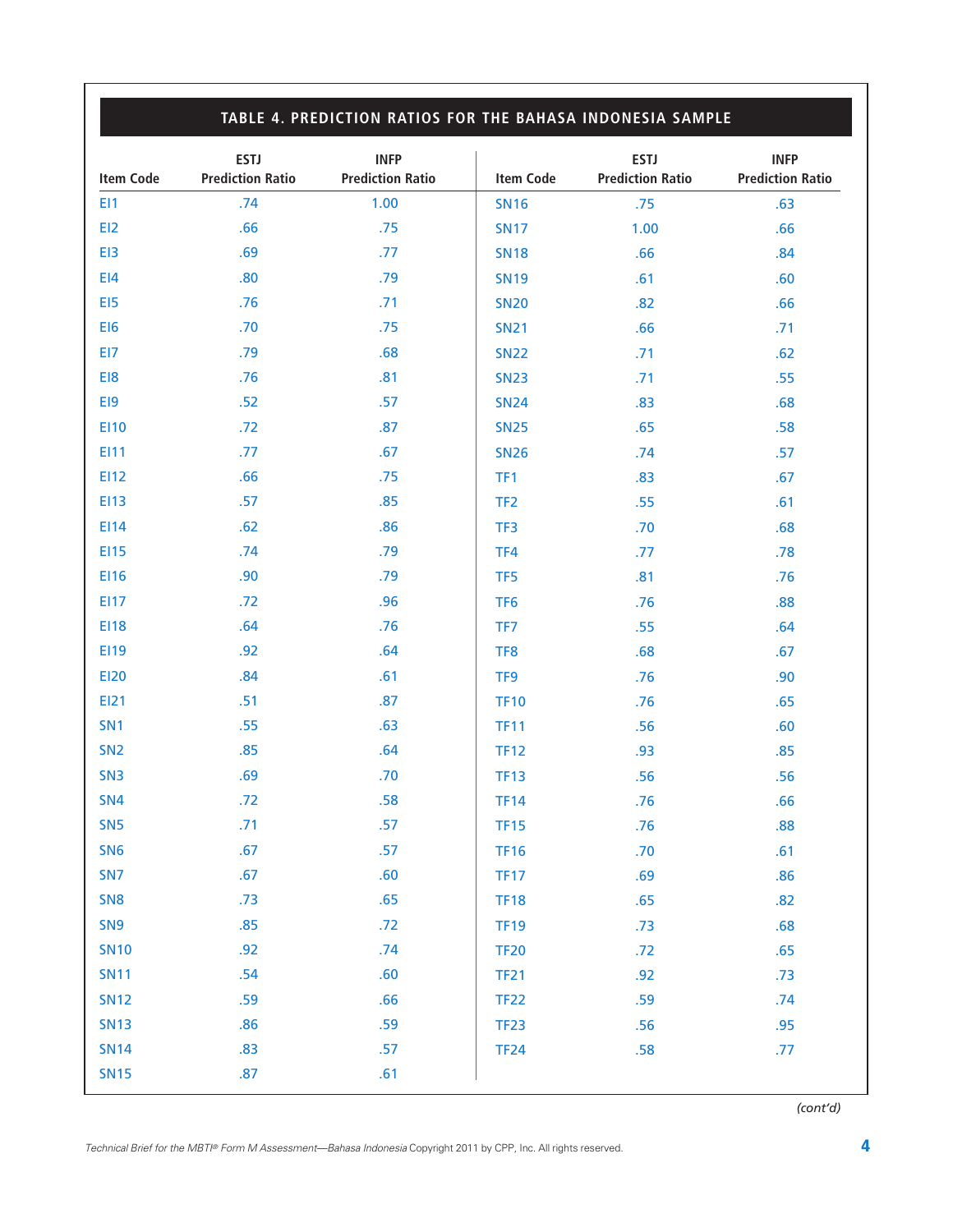| <b>Item Code</b> | <b>ESTJ</b><br><b>Prediction Ratio</b> | <b>INFP</b><br><b>Prediction Ratio</b> | <b>Item Code</b> | <b>ESTJ</b><br><b>Prediction Ratio</b> | <b>INFP</b><br><b>Prediction Ratio</b> |
|------------------|----------------------------------------|----------------------------------------|------------------|----------------------------------------|----------------------------------------|
| JP <sub>1</sub>  | .64                                    | .75                                    | <b>JP12</b>      | .56                                    | .58                                    |
| JP <sub>2</sub>  | .68                                    | .69                                    | <b>JP13</b>      | .88                                    | .84                                    |
| JP3              | .82                                    | .88                                    | <b>JP14</b>      | .78                                    | .88                                    |
| JP4              | .72                                    | .88                                    | <b>JP15</b>      | .71                                    | .78                                    |
| JP <sub>5</sub>  | .60                                    | .94                                    | <b>JP16</b>      | .79                                    | .83                                    |
| JP <sub>6</sub>  | .65                                    | .78                                    | <b>JP17</b>      | .73                                    | .75                                    |
| JP7              | .70                                    | .79                                    | <b>JP18</b>      | .71                                    | .79                                    |
| JP8              | .65                                    | .74                                    | <b>JP19</b>      | .65                                    | .74                                    |
| JP9              | .73                                    | .95                                    | <b>JP20</b>      | .71                                    | .92                                    |
| <b>JP10</b>      | .75                                    | .87                                    | <b>JP21</b>      | .71                                    | .74                                    |
| <b>JP11</b>      | .69                                    | .83                                    | <b>JP22</b>      | .83                                    | .79                                    |

The results are presented in Table 5. These results should be interpreted with caution, as the sample size was quite small for conducting this type of analysis. The shaded cells indicate that factor 1 is S–N, factor 2 is J–P, factor 3 is E–I, and factor 4 is T–F. The four-factor structure produced by this analysis shows that the Bahasa Indonesia MBTI Form M items are measuring their intended constructs, the four dichotomies.

| TABLE 5. FACTOR ANALYSIS ROTATED COMPONENT MATRIX<br>FOR THE BAHASA INDONESIA SAMPLE |                     |                     |                     |                     |                     |                     |                     |                     |                     |
|--------------------------------------------------------------------------------------|---------------------|---------------------|---------------------|---------------------|---------------------|---------------------|---------------------|---------------------|---------------------|
| <b>Item</b><br>Code                                                                  | Factor 1<br>$(S-N)$ | Factor 2<br>$(J-P)$ | Factor 3<br>$(E-I)$ | Factor 4<br>$(T-F)$ | <b>Item</b><br>Code | Factor 1<br>$(S-N)$ | Factor 2<br>$(J-P)$ | Factor 3<br>$(E-I)$ | Factor 4<br>$(T-F)$ |
| E11                                                                                  | .02                 | $-.22$              | .72                 | .07                 | <b>EI12</b>         | .00                 | $-.10$              | .46                 | .02                 |
| E12                                                                                  | $-.11$              | .07                 | .48                 | .04                 | <b>EI13</b>         | $-.13$              | .02                 | .55                 | .06                 |
| E <sub>13</sub>                                                                      | $-.06$              | .00.                | .51                 | $-.08$              | <b>EI14</b>         | $-.12$              | $-.03$              | .55                 | .00                 |
| E <sub>14</sub>                                                                      | .03                 | $-.04$              | .51                 | $-.03$              | <b>EI15</b>         | .01                 | .00.                | .58                 | .23                 |
| E <sub>15</sub>                                                                      | .12                 | $-.11$              | .45                 | $-.15$              | <b>EI16</b>         | $-.02$              | $-.22$              | .67                 | .17                 |
| EI <sub>6</sub>                                                                      | .07                 | $-.14$              | .47                 | .22                 | <b>EI17</b>         | .03                 | .03                 | .66                 | .02                 |
| EI7                                                                                  | .21                 | $-.20$              | .26                 | .07                 | <b>EI18</b>         | .12                 | .00.                | .43                 | $-.10$              |
| E <sub>18</sub>                                                                      | $-.07$              | $-.07$              | .59                 | $-.08$              | <b>EI19</b>         | .07                 | $-.09$              | .58                 | $-.01$              |
| E <sub>19</sub>                                                                      | .03                 | $-.22$              | .06                 | $-.36$              | <b>EI20</b>         | $-.22$              | .11                 | .40                 | .19                 |
| <b>E110</b>                                                                          | .05                 | $-.03$              | .69                 | .00                 | <b>EI21</b>         | .04                 | $-.02$              | .72                 | .09                 |
| E111                                                                                 | $-.21$              | $-.35$              | .46                 | .15                 |                     |                     |                     |                     |                     |

*(cont'd)*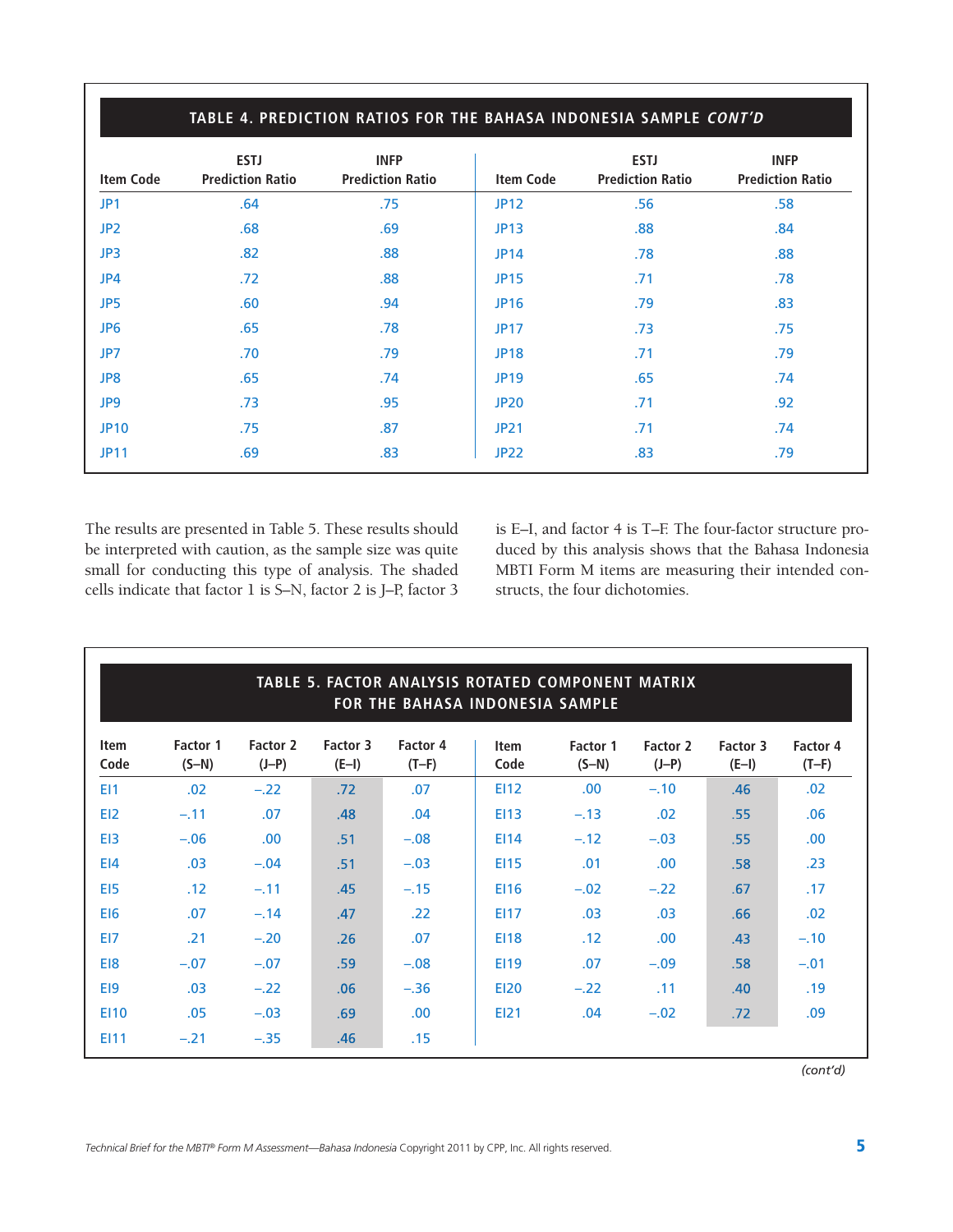| TABLE 5. FACTOR ANALYSIS ROTATED COMPONENT MATRIX<br>FOR THE BAHASA INDONESIA SAMPLE CONT'D |                     |                              |                     |                     |                     |                     |                     |                     |                     |
|---------------------------------------------------------------------------------------------|---------------------|------------------------------|---------------------|---------------------|---------------------|---------------------|---------------------|---------------------|---------------------|
| <b>Item</b><br>Code                                                                         | Factor 1<br>$(S-N)$ | Factor 2<br>$(J-P)$          | Factor 3<br>$(E-I)$ | Factor 4<br>$(T-F)$ | <b>Item</b><br>Code | Factor 1<br>$(S-N)$ | Factor 2<br>$(J-P)$ | Factor 3<br>$(E-I)$ | Factor 4<br>$(T-F)$ |
| SN <sub>1</sub>                                                                             | .32                 | .00                          | .12                 | .04                 | <b>TF11</b>         | $-.27$              | $-.21$              | .04                 | .35                 |
| SN <sub>2</sub>                                                                             | .69                 | .23                          | .11                 | .08                 | <b>TF12</b>         | .02                 | .05                 | .22                 | .69                 |
| SN <sub>3</sub>                                                                             | .44                 | .20                          | .04                 | $-.03$              | <b>TF13</b>         | .16                 | .47                 | $-.20$              | .14                 |
| SN <sub>4</sub>                                                                             | .50                 | .20                          | $-.09$              | $-.01$              | <b>TF14</b>         | .09                 | .41                 | $-.11$              | .37                 |
| SN <sub>5</sub>                                                                             | .51                 | .16                          | $-.16$              | $-.17$              | <b>TF15</b>         | .35                 | .00                 | .04                 | .57                 |
| SN <sub>6</sub>                                                                             | .47                 | .18                          | $-.15$              | .10                 | <b>TF16</b>         | .30                 | .14                 | $-.08$              | .37                 |
| SN <sub>7</sub>                                                                             | .49                 | .01                          | $-.02$              | $-.10$              | <b>TF17</b>         | $-.11$              | .36                 | $-.13$              | .50 <sub>1</sub>    |
| SN <sub>8</sub>                                                                             | .67                 | .09                          | .09                 | .30                 | <b>TF18</b>         | .22                 | .25                 | $-.01$              | .52                 |
| SN <sub>9</sub>                                                                             | .61                 | .19                          | $-.04$              | $-.12$              | <b>TF19</b>         | $-.02$              | $-.19$              | $-.07$              | .56                 |
| <b>SN10</b>                                                                                 | .56                 | $-.10$                       | $-.03$              | $-.05$              | <b>TF20</b>         | $-.09$              | .18                 | .25                 | .44                 |
| <b>SN11</b>                                                                                 | .17                 | $-.13$                       | .20                 | .24                 | <b>TF21</b>         | .06                 | $-.07$              | .04                 | .64                 |
| <b>SN12</b>                                                                                 | .42                 | .05                          | .13                 | $-.02$              | <b>TF22</b>         | .08                 | $-.07$              | $-.21$              | .56                 |
| <b>SN13</b>                                                                                 | .73                 | $-.03$                       | $-.09$              | $-.12$              | <b>TF23</b>         | $-.09$              | $-.01$              | $-.06$              | .34                 |
| <b>SN14</b>                                                                                 | .62                 | .18                          | $-.12$              | $-.01$              | <b>TF24</b>         | $-.03$              | $-.02$              | .19                 | .30 <sub>0</sub>    |
| <b>SN15</b>                                                                                 | .55                 | $-.05$                       | $-.09$              | .04                 | JP1                 | .02                 | .49                 | .03                 | $-.08$              |
| <b>SN16</b>                                                                                 | .37                 | $-.05$                       | $-.09$              | .07                 | JP <sub>2</sub>     | $-.16$              | .42                 | $-.07$              | $-.01$              |
| <b>SN17</b>                                                                                 | .59                 | $-.12$                       | .00                 | .13                 | JP3                 | .26                 | .63                 | $-.03$              | .04                 |
| <b>SN18</b>                                                                                 | .47                 | .08                          | .13                 | .11                 | JP4                 | .06                 | .65                 | $-.01$              | .06                 |
| <b>SN19</b>                                                                                 | .31                 | $-.10$                       | .14                 | $-.08$              | JP5                 | $-.13$              | .26                 | .06                 | .24                 |
| <b>SN20</b>                                                                                 | .69                 | .20                          | .02                 | .10                 | JP <sub>6</sub>     | .05                 | .50 <sub>1</sub>    | $-.13$              | $-.19$              |
| <b>SN21</b>                                                                                 | .58                 | $-.09$                       | .12                 | .22                 | JP7                 | $-.11$              | .68                 | .02                 | $-.11$              |
| <b>SN22</b>                                                                                 | .63                 | .25                          | $-.03$              | .12                 | JP8                 | .06                 | .37                 | $-.20$              | .04                 |
| <b>SN23</b>                                                                                 | .54                 | .26                          | .11                 | $-.02$              | JP9                 | $-.02$              | .72                 | $-.13$              | .22                 |
| <b>SN24</b>                                                                                 | .58                 | .13                          | $-.07$              | .13                 | <b>JP10</b>         | .18                 | .67                 | $-.17$              | .12                 |
| <b>SN25</b>                                                                                 | .47                 | $-.10$                       | $-.03$              | $\sim$ $.11$        | <b>JP11</b>         | .05 <sub>1</sub>    | .56 <sub>1</sub>    | $-.16$              | .27                 |
| <b>SN26</b>                                                                                 | .55 <sub>1</sub>    | $-.20$                       | $-.16$              | $-.14$              | <b>JP12</b>         | .30                 | .20 <sub>1</sub>    | .04                 | .26                 |
| TF1                                                                                         | .05                 | .18                          | .15                 | .40                 | JP13                | .32                 | .72                 | .09                 | .10                 |
| TF <sub>2</sub>                                                                             | .17                 | 0.08                         | .16                 | $-.01$              | <b>JP14</b>         | .26                 | .65                 | 0.08                | .22                 |
| TF3                                                                                         | .05                 | .16                          | .02                 | .48                 | <b>JP15</b>         | .03                 | .57                 | $-.16$              | .01                 |
| TF4                                                                                         | .24                 | $-.01$                       | .15                 | .50                 | <b>JP16</b>         | .06                 | .59 <sub>1</sub>    | $-.07$              | .21                 |
| TF <sub>5</sub>                                                                             | $-.15$              | .08                          | .02                 | .65                 | <b>JP17</b>         | .15                 | .52                 | $-.03$              | .02                 |
| TF <sub>6</sub>                                                                             | .20                 | .00                          | .07                 | .60                 | <b>JP18</b>         | $-.04$              | .66                 | $-.11$              | $-.03$              |
| TF7                                                                                         | $-.14$              | .16                          | .03                 | .41                 | <b>JP19</b>         | $-.22$              | .50 <sub>1</sub>    | $-.23$              | .04                 |
| TF8                                                                                         | .39                 | $\overline{\phantom{0}}$ .06 | $-.19$              | .36                 | <b>JP20</b>         | .13                 | .55                 | .21                 | .06                 |
| TF9                                                                                         | .05                 | $\overline{\phantom{1}}$ .28 | $-.02$              | .52                 | JP21                | .09                 | .52                 | .02                 | .01                 |
| <b>TF10</b>                                                                                 | .13 <sub>1</sub>    | $-.15$                       | .08                 | .32 <sub>0</sub>    | JP22                | .22                 | .59 <sub>°</sub>    | .11                 | .13                 |

*Technical Brief for the MBTI ® Form <sup>M</sup> Assessment—Bahasa Indonesia* Copyright <sup>2011</sup> by CPP, Inc. All rights reserved. **6**